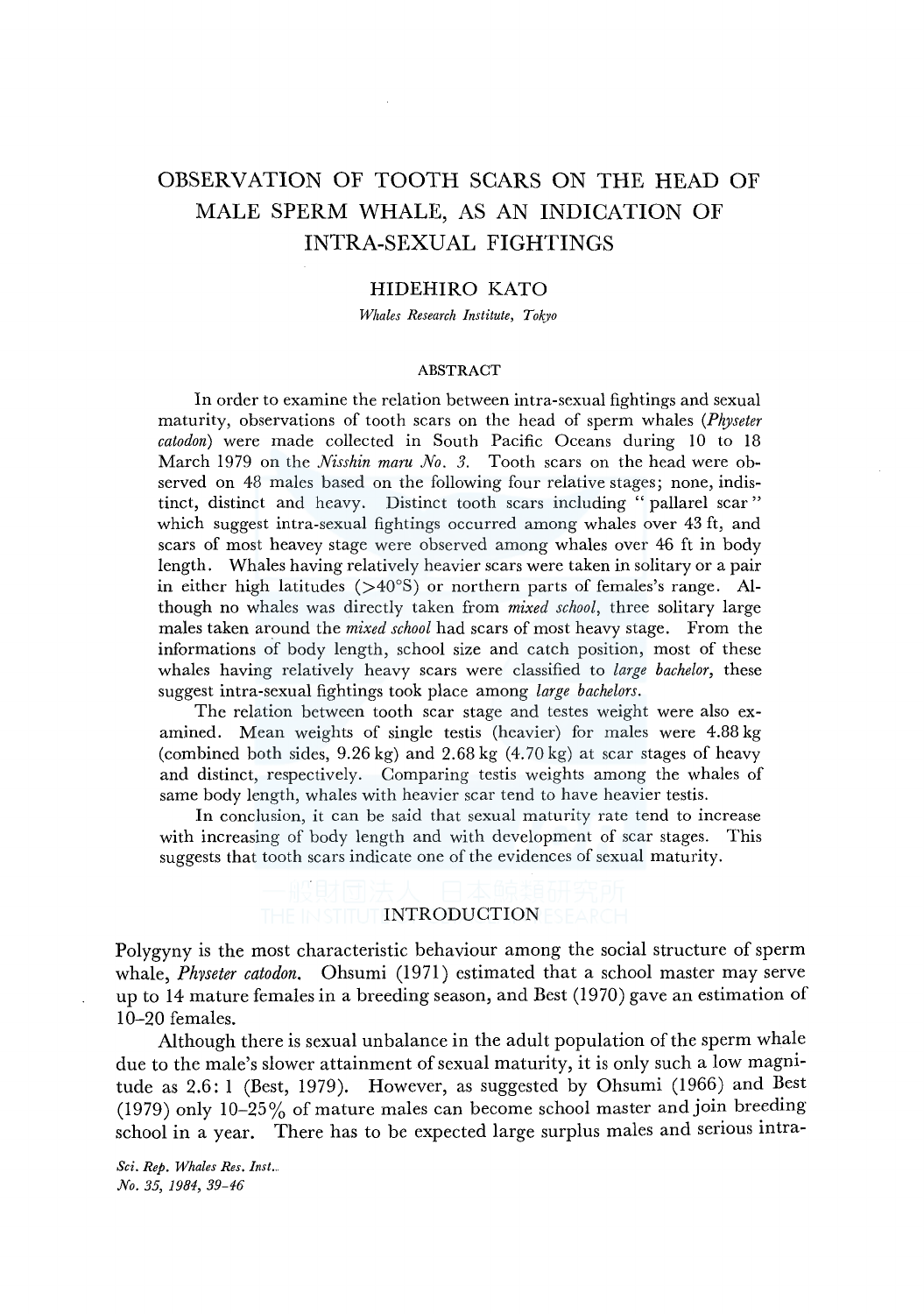40 K TO

sexual competition in the male population.

Although no direct observation on the intra-sexual competition was made, Ohsumi (1971), Best (1979) and Gaskin (1982) suggested the presence of tooth scars on the head and/or the body might be one of the evidences of the fighting among mature males. No analysis on the tooth scars have not been done previously.

I had an opportunity to observe tooth scars on carcases of sperm whale on board of a whaling factory ship in the 1978/79 Antarctic whaling season, and to analyze in relation to the growth stage.

# MATERIALS AND METHOD

In the 1978/79 Antarctic whaling season, *Nisshin maru No.* 3 fleet, on which I was on board, mainly caught sperm whales in pre (25 Nov.-3 Dec. 1978, southern areas of Indian Ocean) and post minke whaling season (10-18 March 1979, South Pacific



Fig. 1. Typical appearances of tooth scars on the head of sperm whale in each scars stage, arrows show examples of "parallel scar".

- 1: Stage 0, photograph from North Pacific. (in the possession of WRI)
- 2: Stage I, Irom Antarctic. (WR!)
- 3: Stage II, from North Pacific. (WRI)
- 4: Stage III, from the Antarctic. (WRI)

Sci. Rep. Whales Res. Inst., No. 35, 1984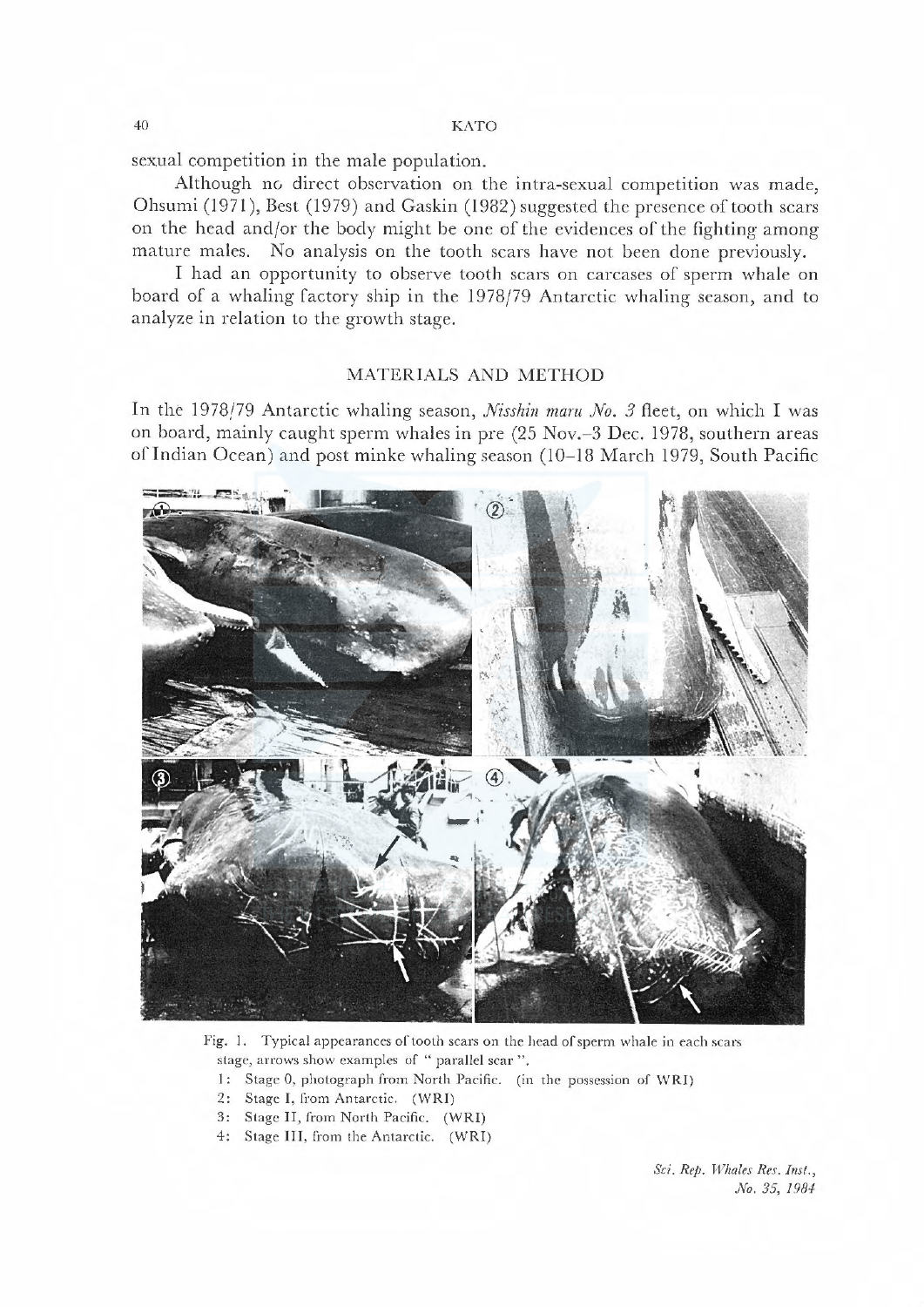#### SPERM WHALE TOOTH SCARS

| Tooth scar stage |            | Criterion                                                                        |
|------------------|------------|----------------------------------------------------------------------------------|
|                  | None       | No tooth scar present on the head.                                               |
|                  | Indistinct | Small number of indistinct and sparse scars present.                             |
| - I I            | Distinct   | Scars distinct, at least a pair of "parallel scars" present.                     |
| ш                | Heavy      | Tooth scars including "parallel scar" are more frequent than<br>previous stages. |

### TABLE 1. CRITERIA OF TOOTH SCAR STAGES ON THE HEAD OF SPERM WHALES

Ocean). The catches were 43 (all males) and 157 whales (70 males and 89 females), respectively.

I observed tooth scars on 48 males out of 70 males caught in the latter periods, the approximate position of catch of those samples were on a line connecting two points; 41°S, 154°E and 26°S, 173°E. Tooth scars on the head region were observed on the flensing deck. Scars presumably caused by sucker and hooks on cephalopod tentacles or by some other accidental scratchers were excluded. The density of tooth scars was classified into following four relative categories; none " 0", indistinct " I", distinct " II" and heavy " III" (Fig. 1 and Table 1).

Both testes were weighed to nearest 50 g on the deck, school size and position caught for each whale were taken from the operation report of respective catcher boats.

# RESULTS AND DISCUSSION

Gaskin (1970) and Ohsumi (1971) recognized six types of school as the principally social units of sperm whale school; nursely school, harem school, juvenile school, bachelor school, bulls school and lone bull. While Best ( 1979) proposed somewhat different interpretation of the social structure. He considered the *mixed school,* which was composed of adult females, their calves and juveniles of both sex as a basic social unit. This school changes into breeding school in breeding season. Furthermore, he classified mature males into three developmental stages; *small bachelor* (31-39 ft in body length), *medium-sized bachelor* (40-45 ft) and *large bachelor*  (over 46ft). Best (1979) considered that, in a breeding season *large bachelors* will join *mixed school* to serve as a school master only for short periods. For the convenience of the analyses, above three male body length criteria were adopted below without further consideration. Furthermore, although the term of "social maturity " has recently been used for male's sexual maturity mainly by International Whaling Commission (1979) due to unique social breeding behaviour of this species, the term of " sexual maturity " was adopted in the present study.

Tooth scars were abundant on the side and front portions of the head, but sometimes few were seen even on the back of body. None of them were new. This suggests that the intra-sexual fighting did not take place considerably before the season of the present observation (March).

#### *Body length*

Table 2 shows relationship between body length and tooth scar stage in 48 male

*Sci. Rep. Whales Res. Inst., No. 35, 1984*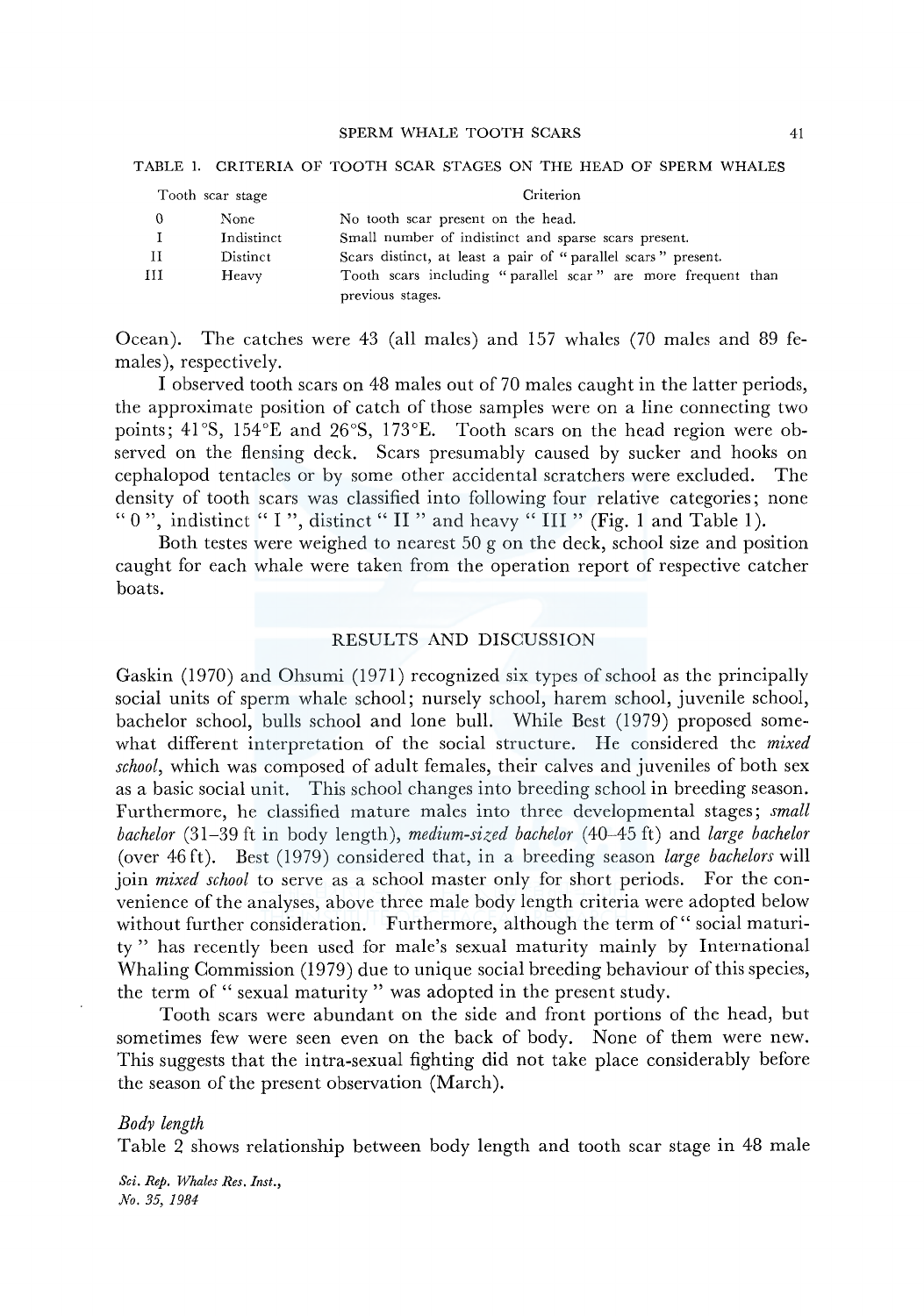#### 42 KATO

| Length                          | Stage of tooth scar |                  |               |          |                                 |
|---------------------------------|---------------------|------------------|---------------|----------|---------------------------------|
| $(f_t)$                         | 0                   | I                | $\mathbf{II}$ | $\;$ III | $\operatorname{\mathsf{Total}}$ |
| $31\,$                          | $\overline{2}$      |                  |               |          | $\boldsymbol{2}$                |
| $32\,$                          |                     |                  |               |          |                                 |
| $33\,$                          | $\,2$               |                  |               |          | $\,2$                           |
| $34\,$                          | $\,2\,$             | $\,2\,$          |               |          | 4                               |
| $35\,$                          |                     | $\sqrt{3}$       |               |          | $\overline{\mathbf{4}}$         |
| 36                              |                     | 8                |               |          | 9                               |
| $37\,$                          |                     | 6                |               |          | $\,6$                           |
| $38\,$                          |                     | $\boldsymbol{3}$ |               |          | $\bf 3$                         |
| 39                              |                     | $\boldsymbol{3}$ |               |          |                                 |
| 40                              |                     | $\overline{2}$   |               |          | $\,2\,$                         |
| 41                              |                     |                  |               |          |                                 |
| $42\,$                          |                     |                  |               |          |                                 |
| 43                              |                     |                  |               |          | $\,2\,$                         |
| $\bf 44$                        |                     |                  |               |          |                                 |
| 45                              |                     |                  |               |          |                                 |
| 46                              |                     |                  | 2             |          | $\boldsymbol{3}$                |
| 47                              |                     |                  |               | 2        | $\overline{\mathbf{3}}$         |
| 48                              |                     |                  |               |          | $\boldsymbol{2}$                |
| 49                              |                     |                  |               |          |                                 |
| $50\,$                          |                     |                  |               |          |                                 |
| $\operatorname{\mathsf{Total}}$ | 8                   | ${\bf 28}$       | $\,6\,$       | 6        | $\bf 48$                        |
| Mean length (ft)                | 33.71               | 36.72            | 45.67         | 47.83    |                                 |

## TABLE 2. LENGTH DISTRIBUTIONS OF OBSERVED WHALES BY EACH STAGE OF TOOTH SCAR

sperm whales. Mean body lengths for scar stages " $0$ ", " $I$ ", " $II$ " and " $III$ " were 33.71, 36.72, 45.67 and 47.83 ft, respectively. The difference between stages of "I" and "II" was significant (t-test,  $0.005 < P < 0.01$ ). It is clear that magnitude of scars on the head increase with increasing body length.

Best (1979) reported that the presence of "parallel scar" (Fig. 1), which he considered as attributable to attack of another sperm whale, is one of the evidence of intra-sexual fightings. This type of scars were peculiar to whales classified to the scar density stages of "II" and "III" (Fig. 1), and observed among whales at 43 ft in body length or more (Table 2). This result coincides with the result obtained off the west coast of South Africa (Best, 1979). The heaviest scars (" III ") were observed only whales over 46 ft in body length.

# *School size and position of catch*

Best (1979) and Gaskin (1982) showed that males segregate latitudinally by growth stages (or by groups mentioned above) in Southern Hemisphere, the southern limits of migration for *small* and *medium-sized bachelors* are about 35 °S and 45 °S, respectively, and *large bachelors* migrate to the Antarctic region.

The mean size of bachelor schools relates to the above mentioned growth stage, *i.e.* 15 whales, 4-6 whales and solitary (or sometimes a pair) for *small, mediumsized* and *large bachelor,* respectively (Best, 1979). Table 3 shows the relationship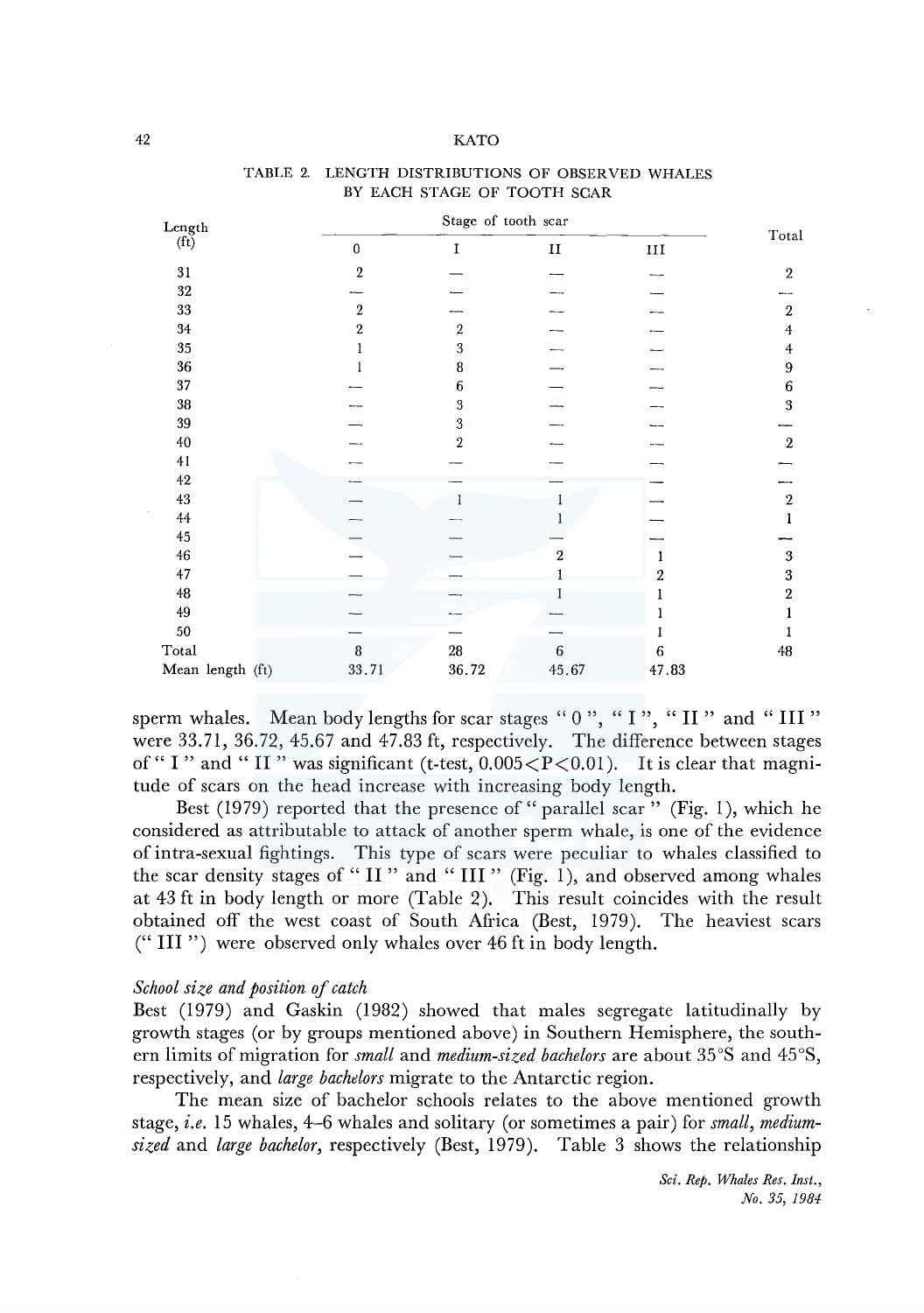#### SPERM WHALE TOOTH SCARS 43

| School size |                          |    | Tooth scars stage |     |
|-------------|--------------------------|----|-------------------|-----|
|             | 0                        |    | и                 | III |
| 1.0         | $\overline{\phantom{a}}$ |    |                   |     |
| $1.1 - 1.5$ |                          | 6  | 4                 | 2   |
| $1.6 - 2.0$ |                          | 5  |                   |     |
| $2.1 - 2.5$ |                          |    |                   |     |
| $2.6 - 3.0$ | 3                        | 3  |                   |     |
| $3.1 - 3.5$ |                          |    |                   |     |
| $3.6 - 4.0$ |                          |    |                   |     |
| $\geq 4.1$  |                          | 6  |                   |     |
| Unknown     | <b>STATISTICS</b>        |    |                   |     |
| Total       | 8                        | 28 |                   | 0   |
|             |                          |    |                   |     |

| TABLE 3. SCHOOL SIZES OF OBSERVED WHALES RECORED BY RESPECTIVE |  |  |
|----------------------------------------------------------------|--|--|
| CATCHER BOATS IN EACH TOOTH SCARS STAGES                       |  |  |

between tooth scar stage of whales and school size of those whales. Mean school sizes decreased with increasing scar stage, 3.27 (stage "0"), 2.58 ("I"), 1.30 ("II ") and 1.13 ("III "). However, since the school size tended to be recorded after disruption of the original school by chasing, these school sizes might be underestimated, and the actual value of group size would be less important rather than the trend. It is notable that whales having the relatively heavier scars ("II" and " III ") were mainly taken from solitary whales or those in a pair.

Fig. 2 shows the latitude of catch positions of present materials (males) together those of females which were not analysed in the present study. Whales having relatively heavier scars ("II" and "III") were mainly caught either in higher latitudes  $( > 40°S)$  outside of females range or in northern parts of the range



 $\bigcirc$ : Stage 0  $\bigcirc$ : Stage I  $\bigcirc$ : Stage II  $\bigcirc$ : Stage III

*Sci. Rep. Whales Res. Inst., No. 35, 1984*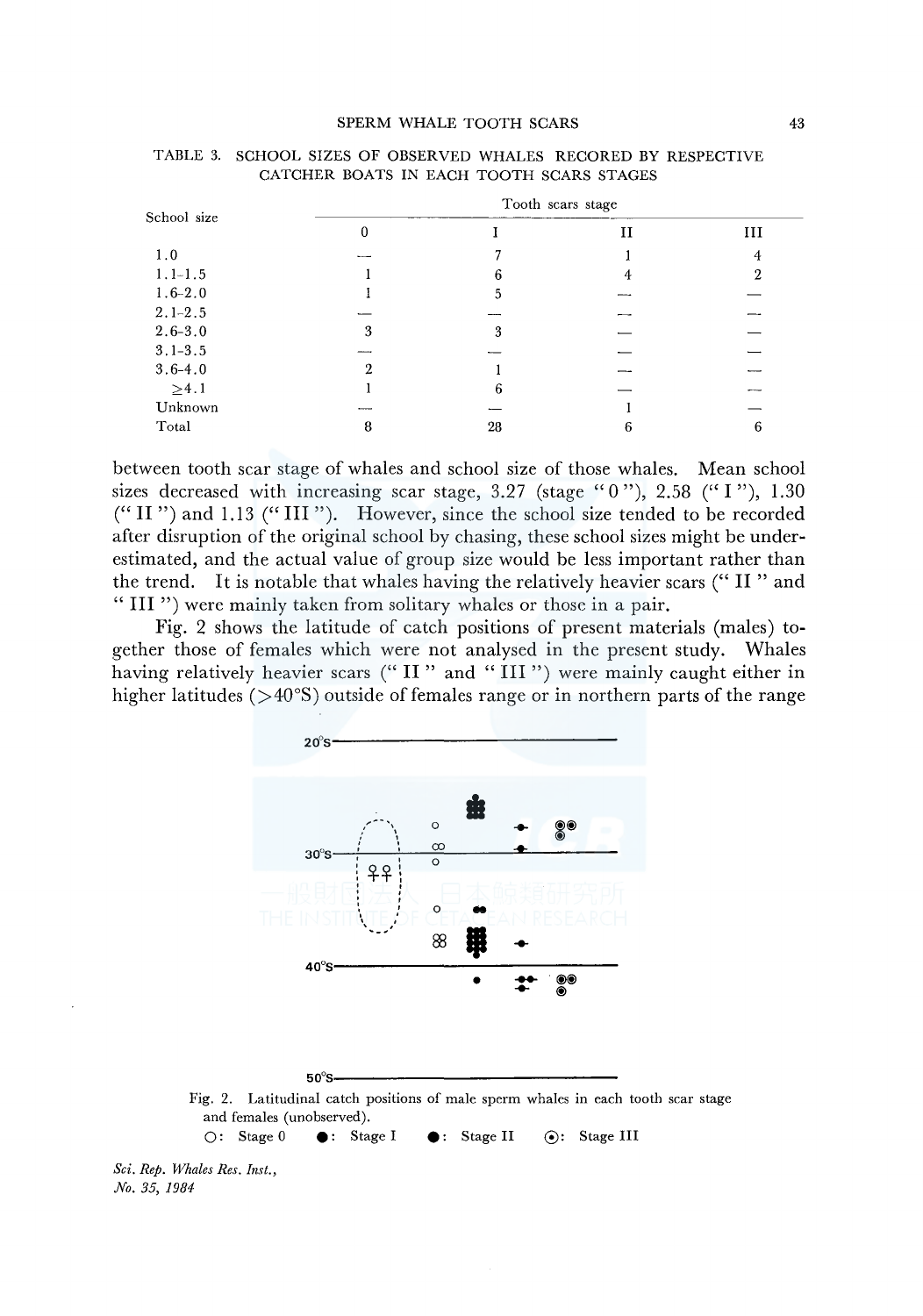| Scars stage | Type of group         | From bachelor school<br>n (%) | From mixed school<br>$n \ (\%)$ |
|-------------|-----------------------|-------------------------------|---------------------------------|
| 0           | Small bachelor        | 5(62.5)                       | (37.5)<br>3                     |
|             | (Small bachelor       | (78.5)<br>23                  | 1(7.2)                          |
|             | lMedium-size bachelor | (10.7)<br>3                   | (3.6)                           |
| н           | (Medium-size bachelor | (16.7)                        | ----                            |
|             | Large bachelor        | 5(83.3)                       |                                 |
| ш           | Large bachelor        | (100.0)<br>6                  |                                 |

## TABLE 4. NUMBER OF MALES IN THE PRESENT MATERIALS CLASSIFIED BY TYPE OF GROUP, SCARS STAGE AND KINDS OF SCHOOLS TAKEN FROM

(Fig. 3). Although three solitary males having scars of stage "III" were not caught from the *mixed school,* they were found relatively near a mixed school (26°44'S, 165°04'E) from which five resting females and one pregnant female were taken. Their positions were 27°2l'S, 163°57'E; 27°14'S, 164°27'E; 27°13'S, 164°24'E. Distances from the mixed schools ranged from 44.7 to 70.5 nautical miles. There is no observation on the social relationship between these males and the *mixed school* above.

## *Male group type*

Table 4 was constructed using male growth stage criteria mentioned above (Best, 1979) and information of schools recorded by the catcher boats. All the six whales at scar stage " III " and five of six whales at scar stage " II " belonged to body length stage of *large bachelor.* Although the presence of " parallel scars " are not recorded for all individuals, as mentioned previously, only stages of " II " and " III " had "parallel scars " which indicate possible intrasexual fighting (Best, 1979), therefore, it can be said that most of intrasexual fightings take place between large bachelor whales.

## *Testes weight*

Best (1969) reported that rapid increase of testes weight relative to body length start at around 43-46 ft, which almost coincides with the length where  $50\%$  of individuals are sexual mature by his histological criteria. Furthermore, Gambell (1972) found on sperm whales off Durban that the increase in growth rate of testes weight start at a body length of 45.4 ft or at a combined weight of both testes of 4.85 kg. They concluded that mean body length at sexual maturity is about 45- 45 ft, and Gambell (1972) suggested whales having combined weight of testes of 4.85 kg are sexual mature.

Fig. 3 shows the relation between weight of testis, body length and tooth scar stages. It is apparent that testis weight increases with increasing body length. And if compared among the whales of same body length, the whales having heavier testes tend to have heavier scars on the head. This trend is more evident among the whales over 43 ft in body length. Mean weight of single testis (heavier in both side) for males at scar stage " III" were 4.88 kg (range,  $2.75-7.50$  kg), which was much larger than 2.68 kg (range,  $1.45-3.80$  kg) for males at the stage " II". The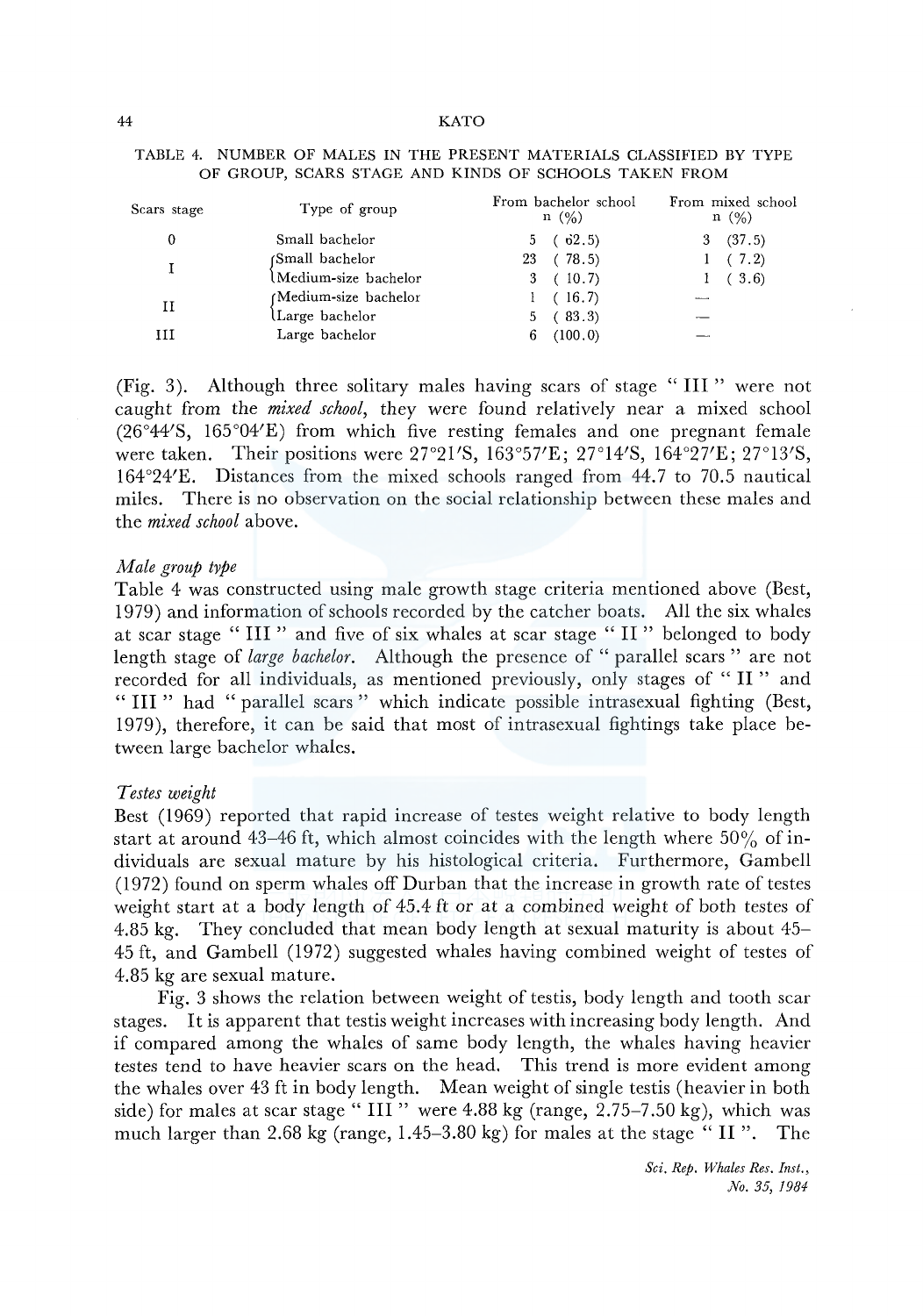

Fig. 3. Relationship between body length (in logalithmic scale), tooth scar stage and weight (in logalithmic scale) of heavier testis (left) or combined weight of both testes (right).

difference of above two weights was statistically significant (t-test,  $0.01 < P < 0.05$ ). The combined weights of testes for whales ranged 5.30–14.80 kg ( $\bar{x}$ =9.26 kg) for scar stage "III" and 2.85-6.60 kg  $(\bar{x}=4.70 \text{ kg})$  for stage "II". The difference of two mean values was also statistically significant (t-test,  $0.01 < P < 0.05$ ).

Adopting the criterion of sexual maturity of the combined testes weight of 4.85 kg (Gambell, 1972), all males at stage "III", three of six males at stage "II" and one of 27 males at stage "I" can be sexually mature (Table 5). On the other hand, comparing with body length criteria of male's group type and adopting the above mentioned criterion of testes weight as sexual maturity, eight of 12 males in *large bachelor,* two of four males in *medium size bachelor* can be sexually mature (Table 5).

TABLE 5. RELATIONSHIP BETWEEN BODY LENGTH (FT), TOOTH SCAR STAGES AND SEXUAL STATUS OF SPERM WHALES

| Type of group        | Sexual status | Tooth scar stage |    |   |          |                |
|----------------------|---------------|------------------|----|---|----------|----------------|
| (length)             |               | 0                |    | и | Ш        | Total          |
| Small bachelor       | 1mmature      | -8               | 25 |   |          | 33             |
| $(31-39 \text{ ft})$ | Mature        |                  |    |   |          | 0              |
| Medium-size bachelor | 1mmature      |                  | 2  |   |          | $\overline{2}$ |
| $(40-45 \text{ ft})$ | Mature        |                  |    |   |          | 2              |
| Large bachelor       | 1mmature      |                  |    | 3 |          | 3              |
| $(46 \text{ ft})$    | Mature        |                  |    | 2 | 6        | 8              |
| Total                | Dmmature)     | 8                | 27 | 3 | $\theta$ | 38             |
|                      | .Mature       |                  |    | 3 | 6        | 10             |

*Sci. Rep. Whales Res. Inst., No. 35, 1984*